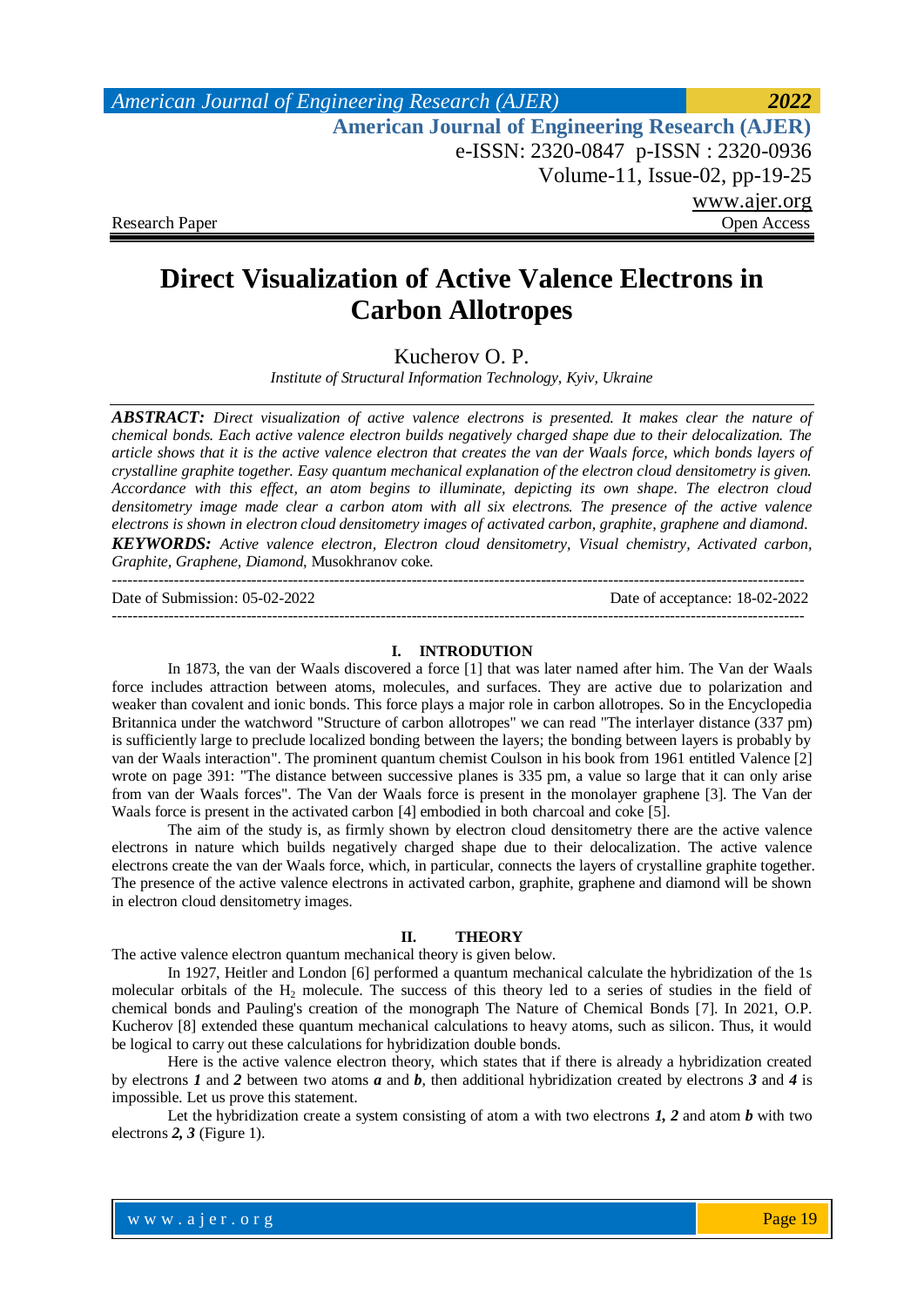

## **Fig. 1. Atom** *a* **with exchange electrons** *1, 2* **and** *b* **with exchange electrons** *3, 4* **take part in double hybridization**

Hybridization is a purely quantum mechanical exchange phenomenon that occurs in the presence of symmetry with respect to the point  $X$ , which bisects the distance  $ab$  between atoms.

The exchange electrons *1* and *2* of atom *a* are described by the wave functions *φa(1)* and *φa(2)* and the exchange electrons *3* and *4* of atom *b* are described by the wave functions *φb(3)* and *φb(4).*

According to the principle of superposition, the wave function of a system of four bound electrons is the product of their wave functions:

$$
\Psi1 = \varphi a(1) \times \varphi a(2) \times \varphi b(3) \times \varphi b(4). \tag{1}
$$

However, the function Ψ1 is not unique for the system of two atoms. There is the principle of quantum mechanics according to which identical particles cannot be distinguished. Therefore, nothing will change when the exchange electrons are swapped.

Let us construct a function 
$$
\Psi
$$
2 in which electrons *I* and 3 change places:  

$$
\Psi 2 = \omega a(3) \times \omega a(2) \times \omega b(1) \times \omega b(4).
$$
 (2)

This means that electrons *1* and *3* have the same energies and all quantum numbers *n, l, m*, but differ only in the

spin direction. That is, for  $I_s = \frac{1}{2}$ , and for  $3s = -\frac{1}{2}$ .

Let us construct a function *Ψ3* in which electrons *1* and *2* change places:

 $\Psi$ 3 =  $\varphi a(2) \times \varphi a(1) \times \varphi b(3) \times \varphi b(4)$ . (3)

This means that electrons *I* and 2 have the same energies and all quantum numbers *n*, *l*, *m*, but differ only in the spin direction. That is, for electron 
$$
I
$$
  $s = \frac{1}{2}$ , and for electron  $2s = \frac{1}{2}$ .

As a result, the electrons *2* and *3* must have the same all quantum numbers *n, l, m, s* which is prohibited by the Pauli principle.

That is, a single bond is possible but a double bond is impossible or **σ**-bonds exist and **π**-bonds do not. It follows that **π**-bonds and the van der Waals force are active valence electron that are not bound to other atoms by hybridization or ionization. Their elongated shape creates the active dipole moment and weakly attracts positive charges.

The active electron is the true valence electron in the outer shell associated with an atom, and that can participate in the formation of a chemical bond.

The active valence electrons in activated carbon, graphite, graphene and diamond are visualized by the electron cloud densitometry as below.

#### **III. EXPERIMENT**

The following describes the technology of electron cloud densitometry of atoms and chemical bonds.

The body of valence electrons cannot be seen with either an optical microscope or a transmission electron microscope. Classical physics not allow this for two reasons.

First, electrons do not have the bodies we want to see.

Second, both optical and electron waves exceed the size of an atom.

However, quantum mechanics allows us to see the real shape of the inner and valence electrons. Quantum mechanics teaches that the electrons that revolve around the nucleus of an atom have the shape of a cloud and that cloud has a density [9]. O.P. Kucherov and S.E. Lavrovsky [10] invented electron cloud densitometry, the essence of which is that an electron beam, passing through an atom, receives information about the shapes of electron clouds.

Here is a brief but comprehensive presentation of this theory.

Consider two objects of quantum mechanics: a) an atom with inner and valence electrons; b) external electron beam. The quantum mechanical objects have the properties of waves and particles at the same time.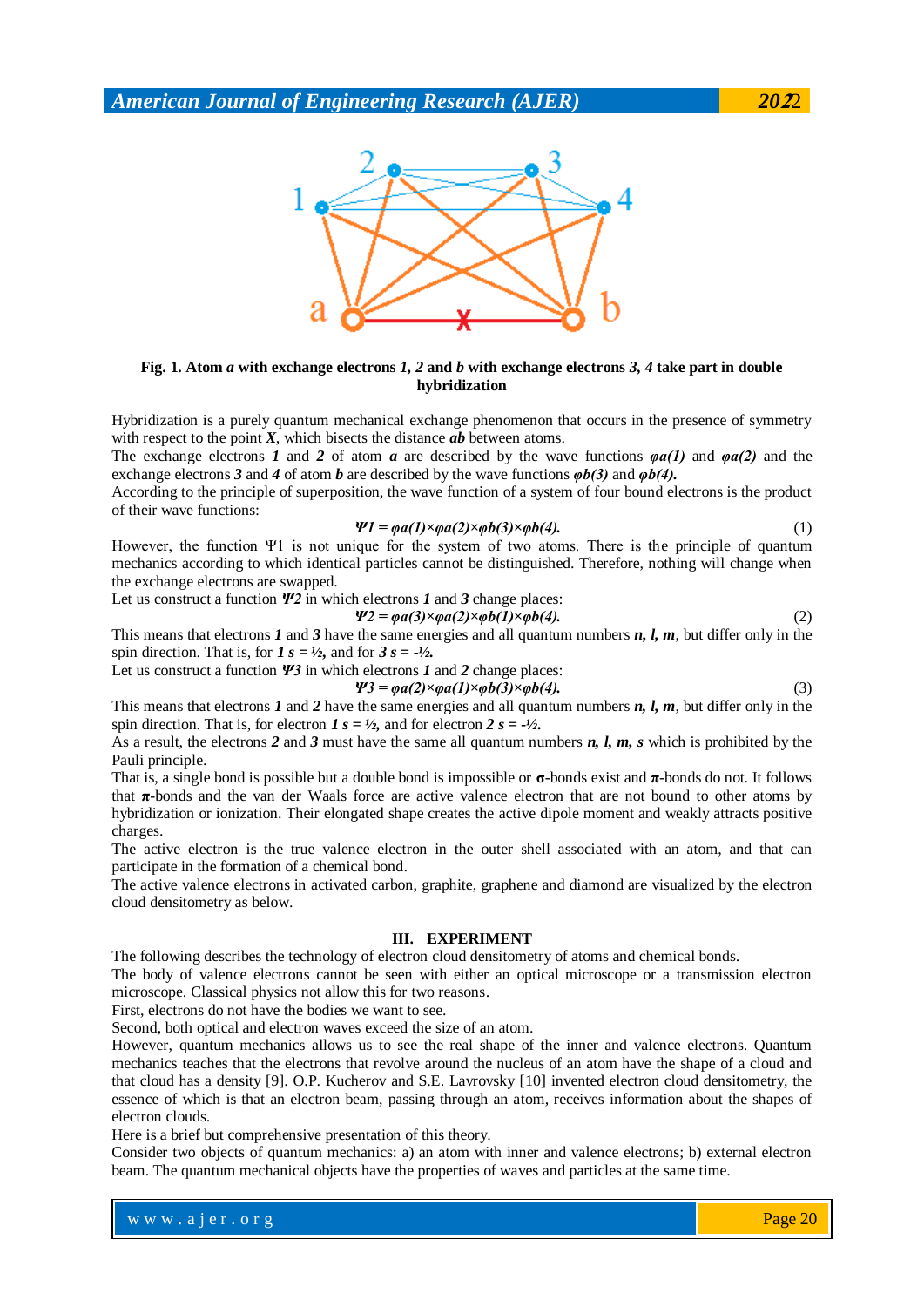The objects are waves.

The basis of quantum mechanics is the statement that the wave function *Ψ(x,y,z),* with coordinates *x, y, z,* describe the state of the system and the square modulus of this function determines the probability to find the system in the volume *dxdydz:*

$$
P(x, y, z) = |\Psi(x, y, z)| 2 dx dy dz.
$$
\n(4)

The wave function of the electron beam  $\sqrt{\textit{j}}$  is a plane wave, it is given by the current density and does not depend on the coordinates  $\sqrt{j(x,y,z)}$  = constant.

The wave function of the atomic electron is  $\varphi(x,y,z)$  and the square module of this function determines the electron cloud density  $\rho(x, y, z)$  in the volume  $dxdydz$ :

$$
\rho(x, y, z) = |\varphi(x, y, z)| 2 dx dy dz. \tag{5}
$$

Let's find the electron cloud density  $\rho(x,y,z)$  by taking advantage of the fact that the objects have the properties of particles.

The objects are particles.

The quantum mechanics particles obey the principle of superposition: the probability of meeting at a certain point *|Ψ(x,y,z)|2dxdydz* is equal to the product of the probabilities of each particle to get to this point:

$$
P(x, y, z) = \frac{\sqrt{j}}{2} \frac{\sqrt{j}}{\sqrt{k}} \frac{\phi(x, y, z)}{2}.
$$
\n<sup>(6)</sup>

In this case, the following integral of the expression (6) from *zmin* to *zmax* defines the probability  $I(x, y)$  to find the electron at point *x, y* of the microscope screen:

$$
J(x,y) = j \times \rho(x, y). \tag{7}
$$

Thus, we obtained that the plane wave amplitude  $J(x,y)$  is proportional to the electron cloud density  $\rho(x,y)$ or the thickness of the electron cloud of the atom at the point of the beam passage.

It should be noted that the cloud changes the current not by absorption or amplification, but by spatial shift due to the principle of superposition. This is a purely quantum effect, it is absent in electrodynamics.

The theory set out above is accurate and not approximated in any way.

Thus, the interaction of electric beam with electron clouds in accordance with the principle of quantum mechanical superposition obeys the Kucherov law: the current passed by an electron cloud is proportional to density of that cloud.



#### **Fig.** 2. Electron cloud attracts the electron beam in proportion to its own density  $\rho(x,y)$ . The density scale **is shown on the right**

The property of the electron cloud to shift the electron beam is shown in Figure 2. When the object under study has the size of an atom, electron rays pass through the atom without absorption. However, as a result of the quantum superposition, electron clouds attract an electron beam without changing their speed and direction. On the periphery, where the electron cloud is absent, the rays completely disappear.

Intensity of the rays increases in the center, where the thickness of the electron cloud reaches a maximum. As a result the atom begins to illuminate, depicting its internal construction!

The electron cloud densitometry of different materials clearly shows the following. The inner electrons have the pink ball around the nucleus. All carbon atoms, both without hybridization and with *sp/sp<sup>2</sup>/sp*<sup>3</sup> hybrids have green constructions in the form of the infinity sign  $\infty$ . The active valence electrons have an elongated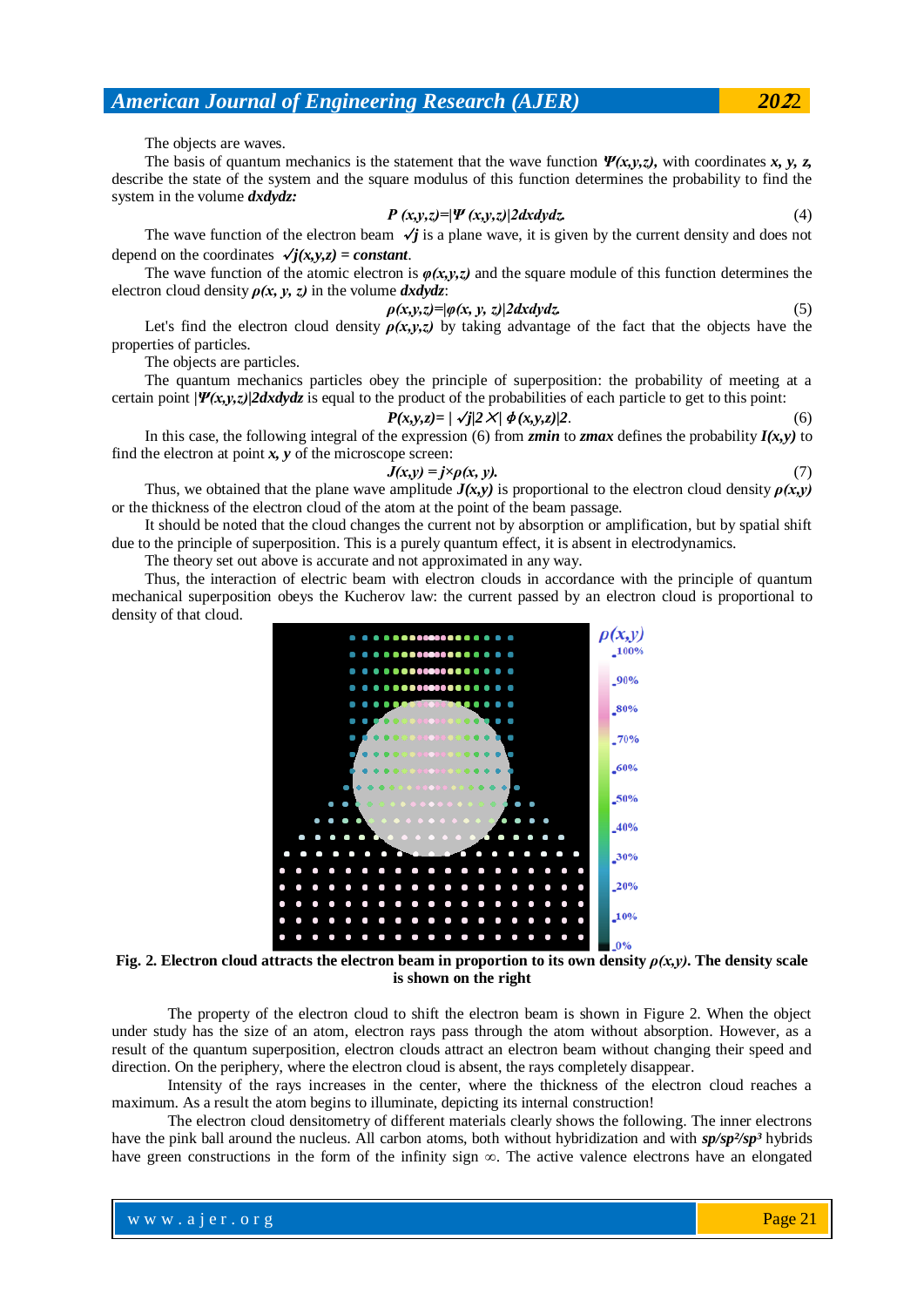negatively charged blue structure. Next we will demonstrate this with examples of activated carbon, graphite, graphene and diamond.

## **IV. ACTIVATED CARBON**

Widespread activations of carbon are chemical [4], physical [11], mechanical [12] and al.

Amorphous carbon was synthesized by mechanical activation (MA) treatment of spectrally pure (99.99%) graphite in a Fritsch Pulverisette P6 ball mill in SiN vial and milling balls in argon gas atmosphere (400 rpm, the mass ratio of balls and a sample of 30:1, the energy density of 2.42 W/g). Specific energies (doses) transferred to the samples during grinding for 10 hrs were 87.1 kJ/g. The electron cloud densitometry images obtained on a high resolution electron microscope (JEOL JEM-2100F) using the method [10], Patent of Ukraine No.115602, with 10 pm resolution.



**Fig. 3. Electron cloud density image of** *sp<sup>2</sup>* **hybridized carbon in crystalline graphite (left) and activated carbon without hybridization (right)**

The electron cloud density image (Figure 3) shows the result of the activation. Carbon atoms in crystalline graphite (left) form layers by covalent chemical bonds *sp²* hybrids with have green constructions in the form of the infinity sign  $\infty$  in accordance with the theory [8]. The blue active valence electrons that form the Van der Waals forces bound the layers.

The figure shows a sharp change in chemical bonds as a result of activation (right). The green covalent chemical bonds  $sp^2$  hybrids in the form of the infinity sign  $\infty$  become blue active valence electrons and the crystalline structure is distorted. All active valence electrons have an elongated negatively charged blue form and create amorphous chaos.



**Fig. 4. Electron cloud densitometry images of a single carbon atom in a graphite crystal (left) or in an active coal (right). In each state, the atom has two inner pink electrons and four valence electrons. The difference is that the left atom has two green covalent and two blue active electrons, and the right atom has four blue active electrons.**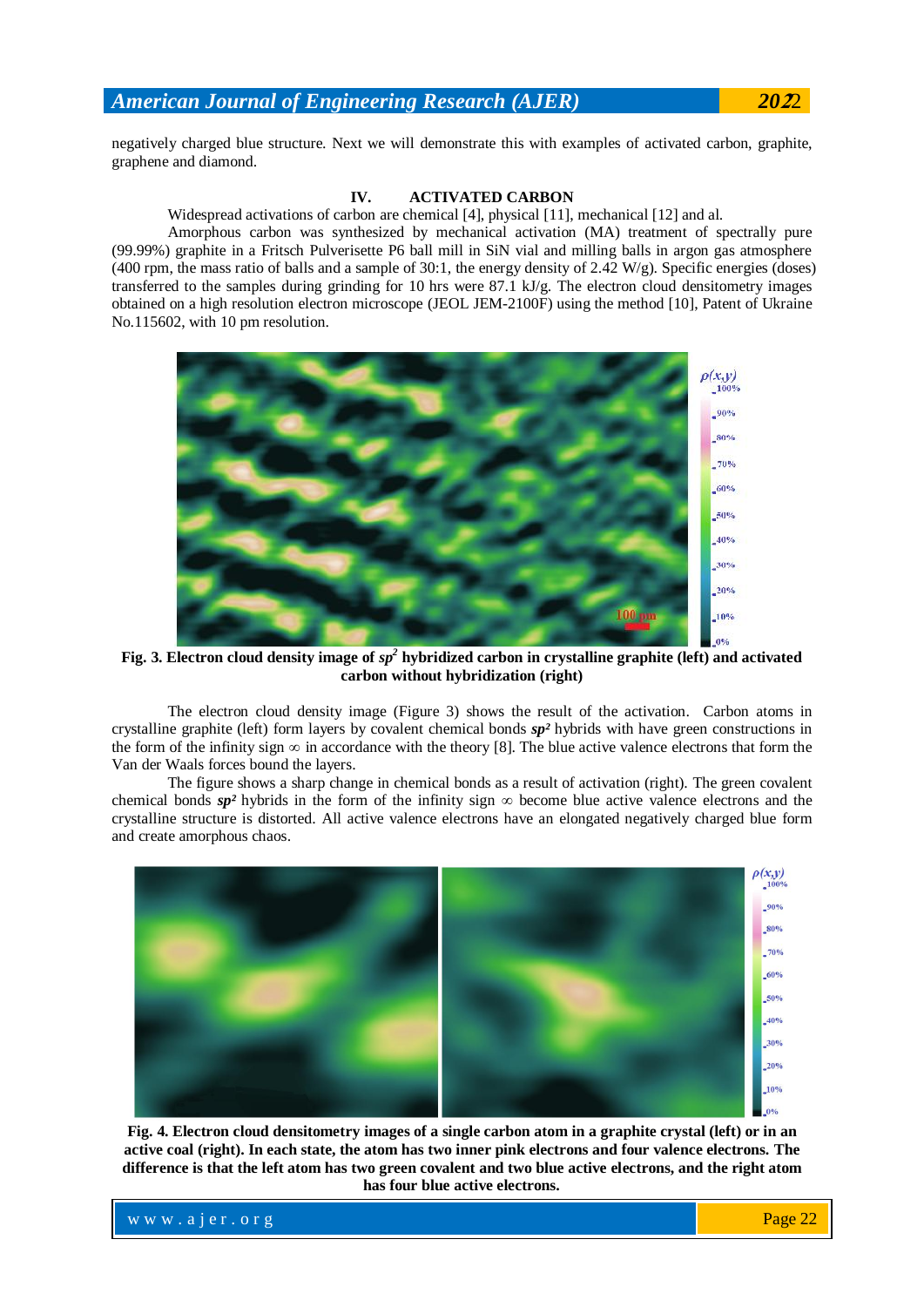The electron cloud density image (Figure 4, left) shows a single carbon atom in crystalline graphite with all its own six electrons. The two inner electrons have the shape of a pink ball. The two covalent bond electrons green create strong  $sp$  hybrids in the form of the infinity sign  $\infty$  with two neighboring atoms. The two active valence electrons (blue) builds negatively charged shapes due to their delocalization and occur laterally from graphite layer:



Each carbon atom in crystalline graphite is known to have three sp² hybrids, but Figure 3 shows the edge of the crystal therefore the third hybrid atom is lacking. Classical carbon atoms in crystalline lattice with three sp² hybrids will be shown below by the example of graphene.

The space between the layers is mostly black, signifying zero density of the electron clouds.

The electron cloud density image (Figure 4, right) shows a single carbon atom in activated carbon with all its own six electrons. The two inner electrons have the shape of a pink ball. Four active valence electrons (blue) build negatively charged clouds elongated in different directions:



The active valence electrons create the van der Waals force; it is what makes coal active.

The fact of disappearance of covalent bonds during mechanical activation of graphite is confirmed by decrease and expansion of the Raman vibrational bands  $sp^2$  and  $sp^3$  -hybridization [13].

In addition, it should be noted that the active valence electrons have opened up new materials with extraordinary technological properties. For example, cheap Musokhranov coke [14].

## **V. GRAPHENE**

The electron cloud densitometry was used to study images of single-layer graphene Figure 5.



**Fig. 5. Electron cloud densitometry images of single-layer graphene, front view (left) and side view (right). The two inner electrons create a pink ball around the nucleus, the three sp² electrons create strong green hybrids; the one blue active electron is pulled to the side from each atom, as both images show**

The electron cloud density image (Figure 5) shows the hexagonal planar *sp²* hybrid constructions in the form of the infinity sign  $\infty$  with three neighboring atoms. The active valence electron (blue) builds negatively charged shape due to their delocalization and occur laterally from graphene layer. This is clearly seen in both figures.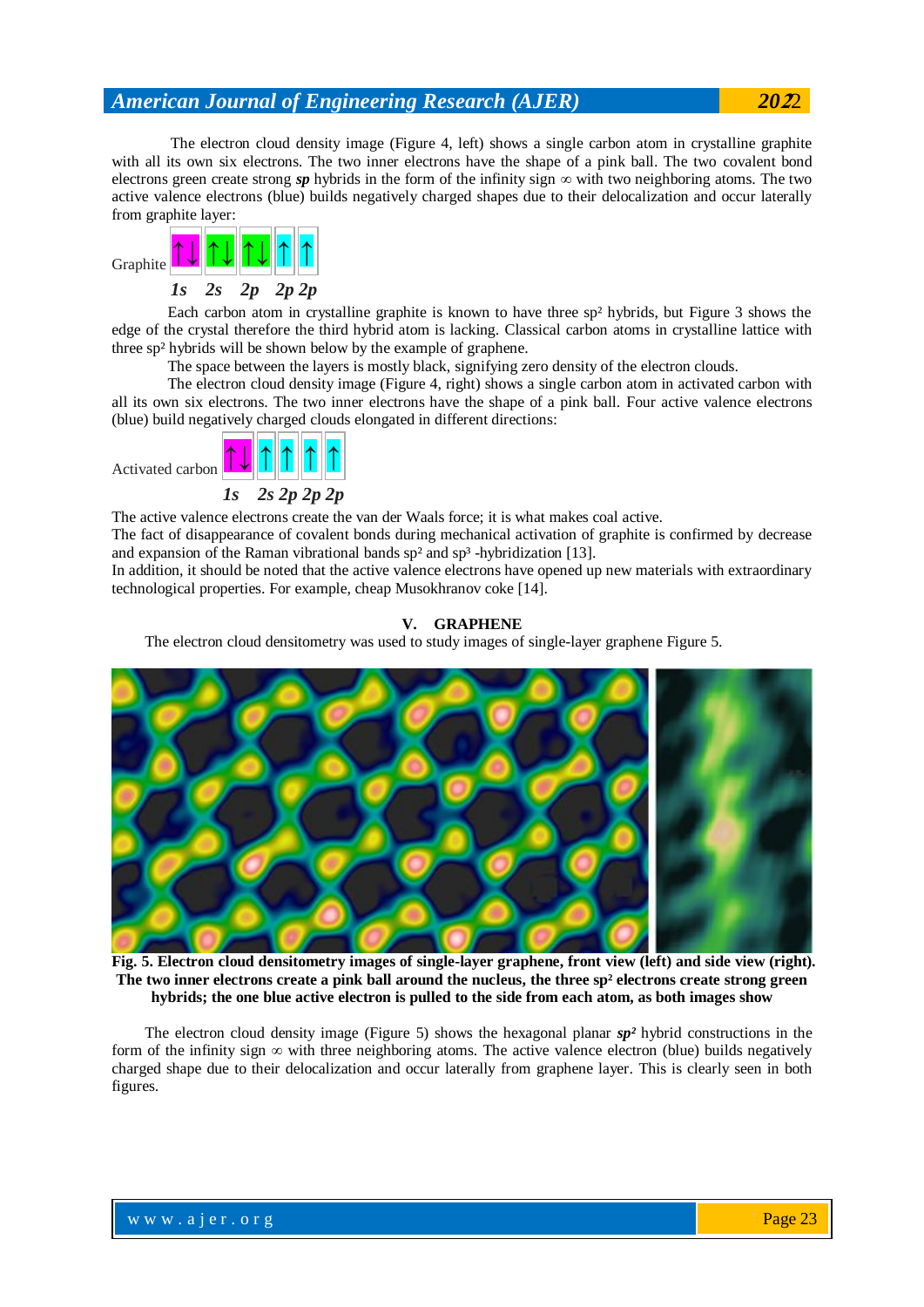Each carbon atom in graphene has three green *sp²* hybrids and one blue active electron:



The spatial 3d model of graphene is shown in Figure 6. This and the next spatial 3d model are created using the molecular graphics program VMD [15].



**Fig. 6. Spatial 3d model of graphene. The layer of carbon atoms are connected by strong**  $sp^2$  **hybrids and the gray active electrons are elongated out of the plane**

Each carbon atom in spatial 3d model is bonded by *sp²* hybrids to three adjacent atoms in a way that creates a hexagonal lattice. The active valence electron has an elongated negatively charged gray shape and goes away from the graphene layer.

## **VI. DIAMOND**

Figure 7 shows the spatial 3d model of a crystal lattice of diamond with tetrahedral structure. The carbon atoms have *sp³* hybrids inside and *sp²* hybrids with one active electron on a surface.



**Fig. 7. Spatial 3d model of diamond. The carbon atoms are connected by** *sp³* **hybrids inside and by** *sp²* **hybrids outside. The gray active valence electrons at the diamond facets are pulled to the sides**

Carbon atoms are connected by strong  $sp^3$  hybrids in the diamond inside. Each carbon atom has four  $sp^3$ hybrids and has no active electrons:



However, on the diamond face, the fourth carbon atom is cut off; therefore, every fourth adjacent covalent electron becomes active. So each carbon atom has three *sp²* hybrids and one active electron:



www.ajer.org where  $\mathcal{L} = \mathcal{L} \left( \mathcal{L} \right)$  is the set of  $\mathcal{L} \left( \mathcal{L} \right)$